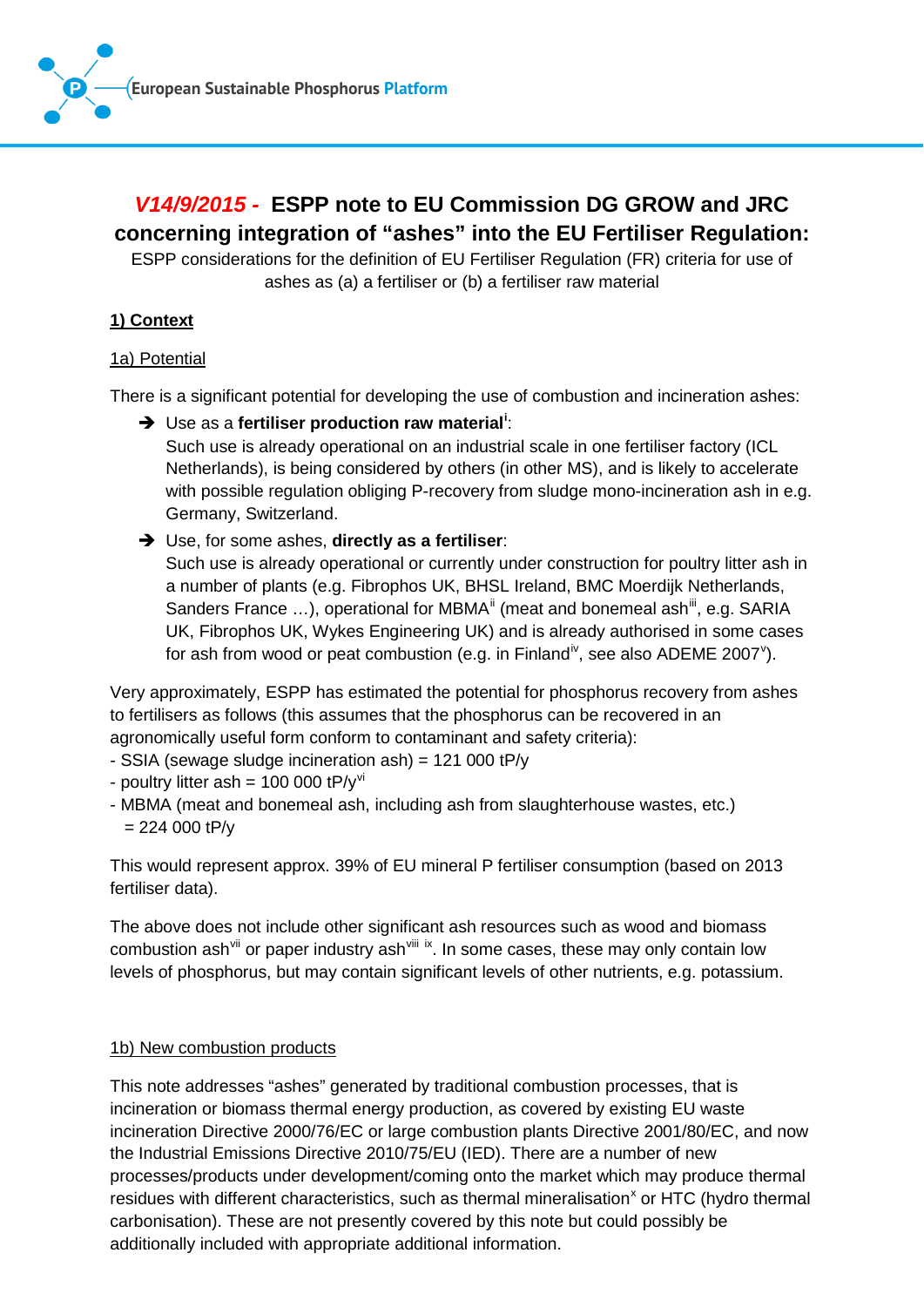

#### 1b) "Processed" manure

It is important to legally make it clear that ash from manure combustion is NOT considered to be livestock manure nor to be "*manure … in a processed form*" under the Nitrates Directive. Although ash does not contain nitrogen, it is important that application should not be limited by this clause of the Nitrates Directive when implementation plans also regulate P application

# **2) Use of ash as a fertiliser vs. as a fertiliser raw material**

Where ash is **used as a fertiliser** (i.e. applied to land or mixed\* [without chemical processing with other fertiliser products] then applied to land) it should respect

- "general" FR safety and agronomic efficacy criteria for the FR category for which it is sold (fertiliser, soil improver …)
- specific safety criteria for ashes as discussed below, as relevant depending on the input material and process
- specific agronomic requirements for ashes: ashes should not be labelled as EU fertilisers unless they are proven to have agronomic efficacy (this is additional to the "general" FR agronomy requirements)

Where ash is NOT used directly as a fertiliser, but is used as a **raw material in a fertiliser production process**\* (e.g. replacing P-rock in a sulphuric acid or a phosphoric acidulation process …), then the FR safety and agricultural efficacy criteria should not apply. This is because (a) the FR criteria will apply to the finished product and (b) there are no such criteria for P-rock when used as a fertiliser manufacturing raw material. It is the responsibility of the fertiliser manufacturer to ensure that the raw material - process combination results in a finished product which is effective and safe, and meets EU Fertiliser Regulation requirements.

FR validation of certain ashes as a fertiliser raw material is important because it should enable producers of these ashes to supply them to fertiliser production sites (for use as a fertiliser raw material) **without waste status transport / use permits**. We note that, as we understand it, any ash which is covered by the FR either as a fertiliser or as a fertiliser raw material will cease to be considered waste (de facto **End-of-Waste status**) and so will become **subject to REACH** [xi](#page-6-10) (but with **application of Art. 2(7)d for "recovered substances"** where the specified conditions are fulfilled) and that this End-of-Waste status will apply ONLY for the specified use (fertiliser or fertiliser production raw material). REACH also specifies the uses covered by the product registration.

*\* We note that the definition of "mixing" is important, as is the choice of terminology (mix, blend … ). This must distinguish between processes where the ash is chemically modified to produce a chemically different substance and processes where it remains essentially the same in the final product spread on the field. There will be grey areas, such as when ash is mixed with phosphate fertiliser chemicals after an acidulation process, where the remaining acidity may somewhat modify or react with the ash. However, this distinction between use as a fertiliser / as a raw material will be a general challenge in the modified FRs and the corresponding definitions of mixing / blending / process should apply to ash in the same was as to other categories of fertiliser/soil amendment covered by the FRs.*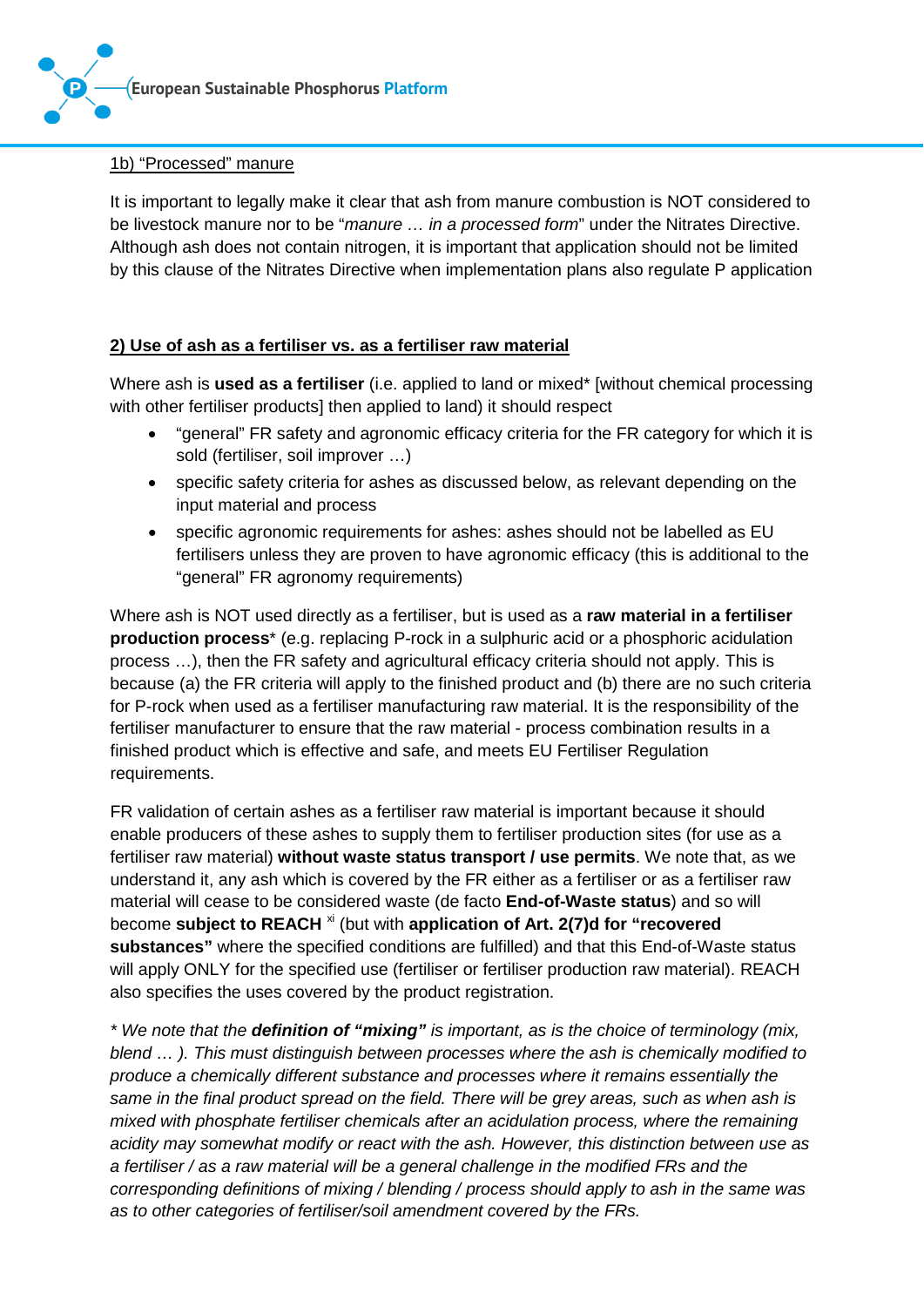

# **3) Definition of "ash" for Fertiliser Regulation purposes**

#### 3a) Combustion conditions

(3ai) It does not seem necessary to invent new combustion conditions criteria, because the terms of existing regulations can be used :

- **"incineration" Directive 2000/76/EC**[xii](#page-6-11) Article 6 = conditions of incineration 850°C, TOC in ash <3%

(3aii) We note that these same conditions are specified in Annex III Chapter IV, Section 2 of **EU Animal By Products Regulation 592/2014** "*Combustion plants must be designed, built, equipped and operated in such a way that even under the most unfavourable conditions the animal by-products and derived products are treated for at least for 2 seconds at a temperature of 850 °C or for at least 0,2 seconds at a temperature of 1 100 °C*."

(3aiii) However, not all bio-mass burning plants (e.g. for energy production, or in specific industry sectors) are subject to the above cited Directives. In these cases, it would be appropriate to authorise ash from plants not respecting the above Directives' combustion conditions subject to

- Only accepting "clean" biomass input materials, that is not contaminated (e.g. exclude treated or painted wood). Exclude also all input materials susceptible to contain significant levels of manures, human bio-wastes, food wastes or industrial wastes (in order to exclude possible pathogen risks)
- Define some minimum conditions for these "clean" biomass combustion ashes (refer to existing legislation or standards if possible): these could either be conditions concerning the combustion conditions (but these may be locally and sector variable) or conditions concerning ash characteristics (combustion specific contaminant levels, organic carbon …)

## 3b) Input materials

We would suggest to cover in the FRs any ash produced by incineration or combustion of organic wastes or biosolids (combustion conditions as defined above), including separately collected or sorted food wastes, subject to the following exclusions:

- Hazardous chemical wastes, hospital wastes, radioactive materials (not deliberately added to the waste stream)
- MSWI Municipal Solid Waste Incinerator (any waste stream with >5% by weight mixed municipal solid refuse)

We note that this definition (3a and 3b above) is probably **narrower than the definition of EINECS 931-597-4** "*The product from the burning of a combination of carbonaceous materials*" which is registered under REACH as an inorganic UVCB (substance of Unknown or Variable composition, Complex reaction products or Biological materials).

**General criteria for ashes from animal by-products** as input materials may be specified by the proposed Fertilisers Regulation / Animal By Products Regulation modification.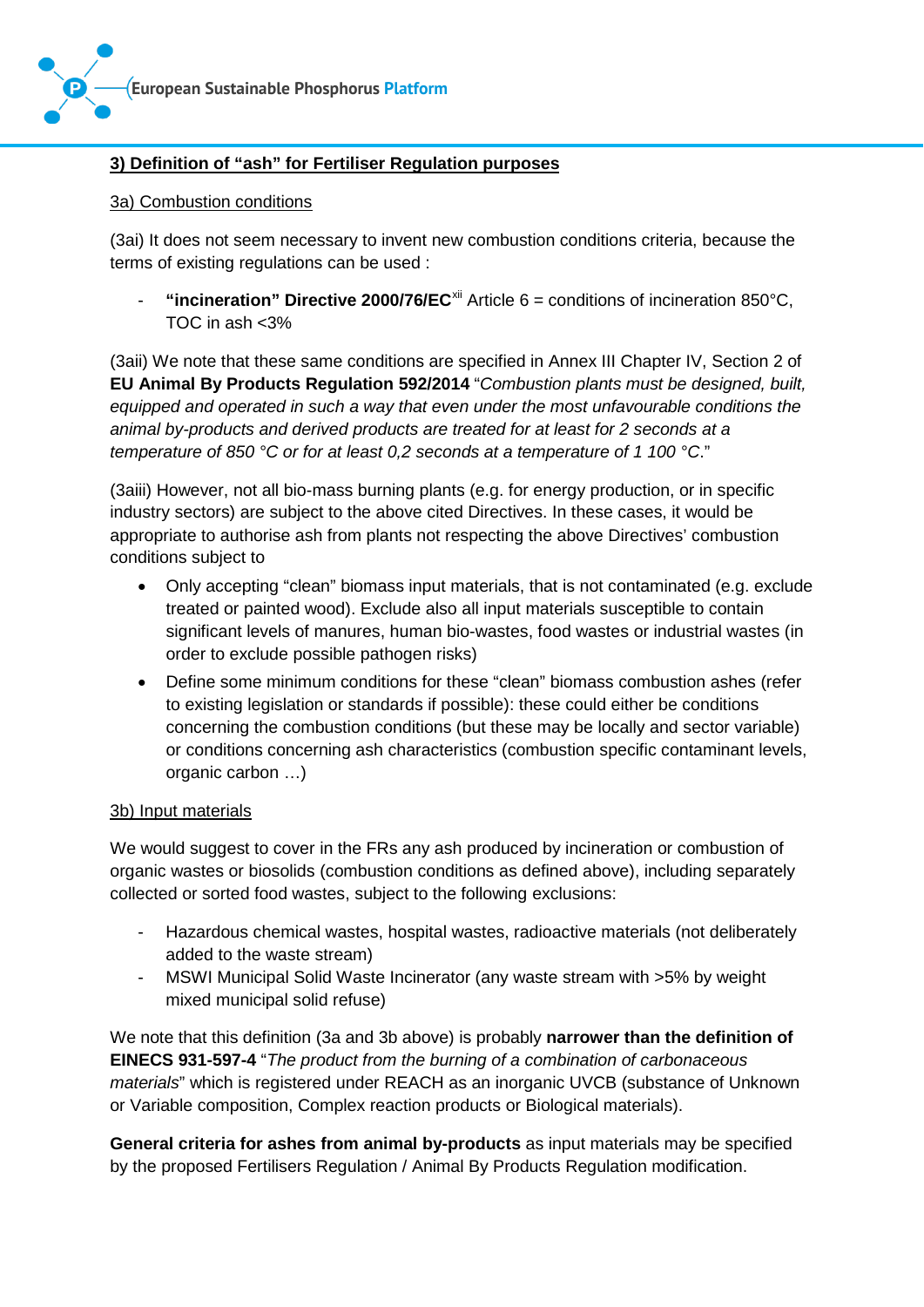

# 3c) Nutrient content

It does not seem justified to specify minimum (total) P (or K) concentrations for ash:

- **for use as a fertiliser RAW MATERIAL**: in the future a company may find an efficient process to extract P from ash containing very low P concentration. There is no reason to exclude this a priori, it is industry's choice to select raw materials which are economically efficient in their production process.
- **for use as a FERTILISER**. Different ashes might be valuable fertilisers for P, for K or for other nutrients/micronutrients, subject to these being plant-available (see below, point 5), or as a soil improver (calcium or silicate content). A product with low levels of all nutrients and micro-nutrients will not find a market (nutrient information will be on the label) and/or will probably be anyway excluded from sale as a "fertiliser" under FR general product specifications (it may have a market as a "soil improver"). However, we do propose to define a minimum level of plant availability for the total phosphorus content (see point 5 below).

# **4) Safety criteria**

The comments on safety criteria below could apply identically to both ash used as a fertiliser and ash used as a raw material.

#### 4a) Organic contaminants & pathogens present in bio-wastes

Ashes, subject to the above combustion conditions, have no risk of containing most **organic contaminants**: pathogens, pharmaceuticals, organic chemicals, hormones …. Specific limits are therefore not necessary for these ashes. However, see (4c) below.

#### 4b) Mineral contaminants, e.g. heavy metals

Ashes may contain **'mineral' contaminants (heavy metals)**, but these are mostly limited in the (proposed modified) Fertiliser Regulation general safety and quality criteria for each product category. Specific limits are therefore not appropriate for ash used as a fertiliser (for ash used as a fertiliser raw material, see above \$2).

However, **Cu and Zn** may not be limited in the general criteria for mineral fertilisers of the (proposed modified) FRs, in which case specific limits could possibly be included for ash used as a fertiliser and for fertilisers produced using ashes as a raw material, or could be included in the FRs for all mineral fertilisers (with monitoring only if input materials are susceptible to contain significant levels of these elements). Exemptions from such limits may be appropriate in some uses (e.g. forestry)

#### 4c) Dioxins/furans, PAHs

Specific limits and monitoring should be defined for the **'combustion specific' possible contaminants**, in order to ensure trust and avoid possible user or public concern about possible presence of these in ashes.

#### 4ci) dioxins and furans …

In the UK Poultry Litter Ash Quality Protocol, the maximum limit is 20 ng/kg *WHO-TEQ PCDD/F* <https://www.gov.uk/government/publications/quality-protocol-poultry-litter-ash>This limit was agreed following extensive risk-based analysis and discussion.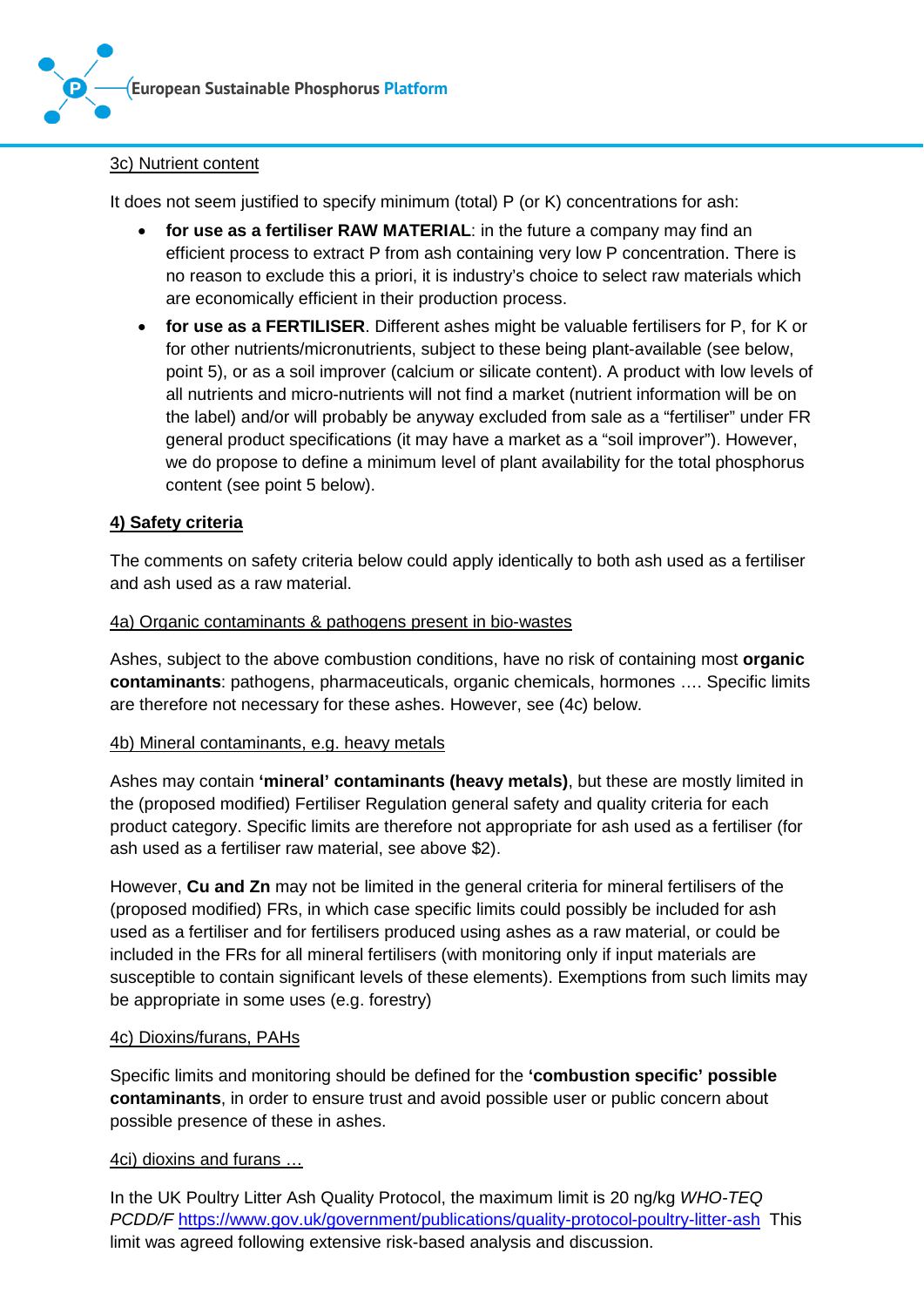**[European Sustainable Phosphorus](http://www.phosphorusplatform.eu) Platform**



The German fertiliser regulation sets 5 or 30 ng/kg WHO-TEQ PCDD/F (per dry matter) depending on the crop use.

*NOTE: it could be appropriate to apply these specific limits both to ash as a fertiliser and to ash used as a raw material, for administrative simplicity and to avoid introduction of these specific contaminants into the fertiliser production chain (measuring them only in the final* fertiliser product would effectively be dilution of pollution). However, exemption from this limit *could be granted where ash is used as a raw material, and where the fertiliser production using it includes a process which removes dioxins and furans (the fertiliser producing company should justify that its process eliminates or removes these pollutants, and should also carry out sampling of the final product to show that these pollutants are not present).*

#### 4cii) PAH's (poly aromatic hydrocarbons)

Proposal : 1 mg/kg dry matter.

*NOTE: same comments regarding ash used as a fertiliser raw material as for dioxins/furans above.*

#### 4d) Animal By-Products

**Animal by-products**: as already discussed in the Fertiliser Working Group and elsewhere, ash of animal by-products offers significant potential for P and K recycling, and should be authorised, subject to appropriate safeguards concerning the incineration conditions<sup>[xiii](#page-6-12)</sup>. The combustion conditions specified above in (2), i.e. as per Incineration Directive 2000/76/EC art. 6 and Animal By-Products Regulation art. 6(7)c should be adequate to ensure health safety, but specific monitoring of installations using animal by-products may be appropriate to ensure that these conditions are rigorously respected and ensure user/consumer trust.

## **5) Agronomic efficacy**

On the basis of current knowledge, **it does not appear justified to FR recognise all ashes as "fertilisers" (for use directly on the field)** because the phosphorus content is not plant available<sup>[xiv](#page-6-13)</sup> (e.g. in glass matrix form), except possibly in exceptionally acidic soils, tropical climates, or over a very long time scale (not compatible with farm crop management $x$ ). However, potassium content does tend to be plant-available in most ashes. The 'default' for ashes (ashes as defined above) would therefore be FR recognition of ashes only as raw materials for fertiliser production processes, not as fertilisers: that is, ashes would not be authorised as fertilisers unless evidence is provided (for specific types of ash) that they have a fertiliser value (agronomic efficacy).

However, in some cases, use of ashes as fertilisers may be justified because of content of other nutrients (K, Mg …).

If certain ashes are to be authorised for direct use as a (phosphorus) fertiliser (see below) then a **minimum % of phosphorus plant availability** (% of total P which is plant available, see comment above and comment on minimum total P under 3c) should be required, e.g. at least 50% of total P ammonium citrate soluble. The parameter should be included in labelling.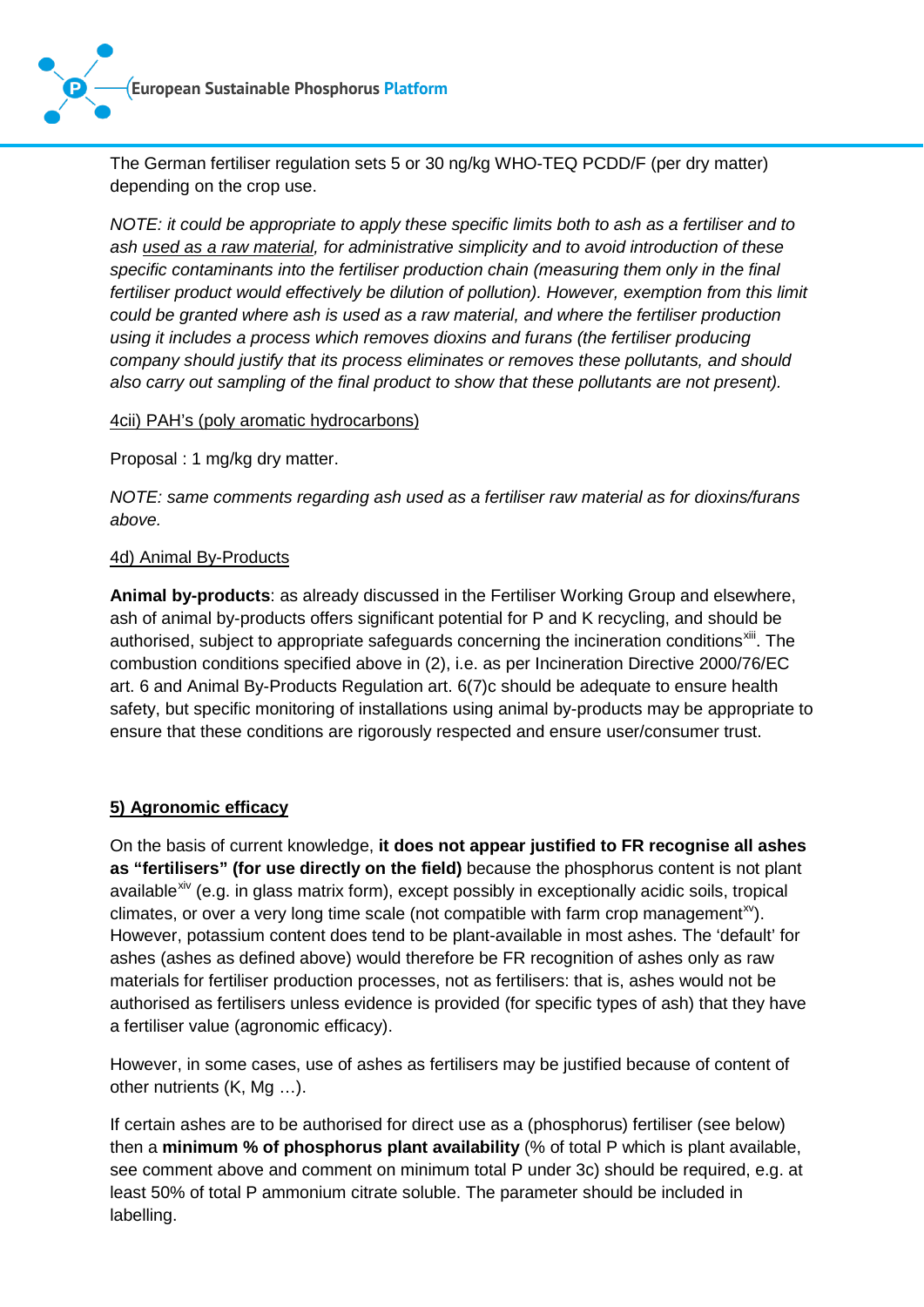

Possibly in the future, producers of other specific biosolids ashes (e.g. combustion of other types of manure ..) may demonstrate that their ash is an effective fertiliser (plant available nutrients), in which case such ashes could be added to FR annexes on a case-by-case, evidence supported, base.

# 5a) Direct fertiliser use of poultry litter ashes

**Ash from combustion of poultry litters is already demonstrated to be an effective fertiliser** (P, K) and, according to our information, is already used in Europe, e.g.:

- Fibrophos UK
- Sanders France (under construction)
- BMC Moerdijk
- BHSL Ireland
- Other ?

References for fertiliser efficiency of poultry litter ash:

- BMC Moerdijk has already compiled a technical dossier for the inclusion of their product as a PK fertiliser in Annex I of the FR 2003/2003, presented to the EU Fertiliser Working Group in March 2015.
- Field data from Fibrophos [http://www.fibrophos.co.uk/phosphate-in-fibrophos](http://www.fibrophos.co.uk/phosphate-in-fibrophos-fertiliser/)[fertiliser/](http://www.fibrophos.co.uk/phosphate-in-fibrophos-fertiliser/)

Poultry litter combustion ashes above should therefore be FR validated for direct use as a fertiliser, subject to the input material containing:

- At least 30-50% (to be defined) poultry manure (dry weight)
- And at least 80%-90% (to be defined) poultry litter  $=$  manure  $+$  organic bedding from poultry houses (dry weight)

## 5b) Direct fertiliser use of MBMA

"Kalfos" ash from MBM combustion as produced by the Saria group in the UK has been demonstrated over the last three years to be effective at promoting grass growth in a range of farm and controlled laboratory conditions<sup>xyi</sup>. The release of phosphorus and other benefits to the plants is much more effective than would be indicated by laboratory analysis alone. Application of Kalfos to arable soils is increasing in the UK. Kalfos is sold as 22%  $P_2O_5$  + 3.5% K<sub>2</sub>O. Mixing of Kalfos with other minerals or fertiliser compounds has not been necessary to date.

Fibrophos UK have also been successfully marketing MBM ash for direct use as a powder fertiliser in the UK for several years. Agronomic test data are already available<sup>[xvii](#page-6-16)</sup> and longer term (5-year trial) results will be available after 2015 harvest.